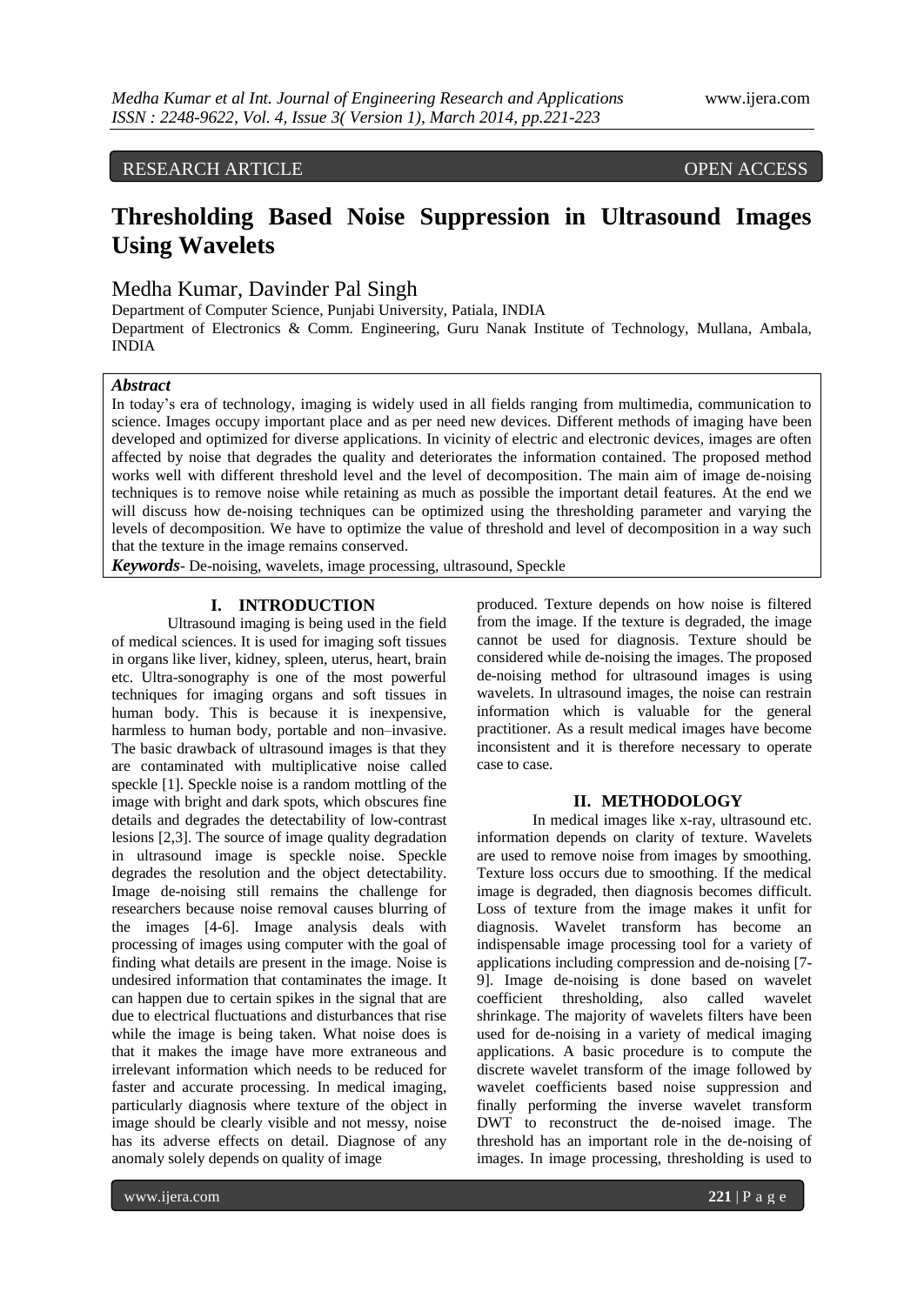split an image into smaller segments or junks, using at least one color or grayscale value to define their boundary. It's often the initial step in a sequence of image-processing operations. Figure-1 shows the basic operation of de-noising process.



Figure 1.Wavelet bases ultrasound image de-noising

Wavelet de-noising removes the noise present in the image while preserving the image characteristics regardless of its frequency content [10,11]. Wavelets preserve visual quality and also maintain the diagnostically significant details of ultrasound images. The purpose of de-noising is to remove the noise while retaining the edges and other detailed features as much as possible. The purpose of image de-noising is to estimate the original image form the noisy data. Noise in the image causes two negative effects, firstly it degrades the image quality and secondly, it conceals important information required for accurate diagnosis. With improved health care policy and increasing number of available medical equipment, the number of radiological medical procedures is increasing considerably. Effectiveness of good quality imaging is important for further medical decision making and can reduce unnecessary procedures. Therefore we have to find out optimal values for reconstruction of degraded images so that images can be processed as per requirement. The de-noising technique should not cause loss of edge information and other important details which render it unfit for diagnosis. The wavelet approach is used for enhancement. Enhancement involves smoothing speckles at homogenous areas and preserving thin details and edges. Applications of these methods on ultrasonic images provide a significant improvement of speckle reduction. Similarly if image is decomposed at large levels, details are lost. Hence image should be denoised in such a manner that degradation does not occur and optimum de-noised image is obtained. The parameters have to be optimized in such a way that image can be used for processing.

### **III. RESULTS**

Wavelet families have great impact on the noise levels. Here artificially noise is added to the image for processing. When applying *haar* wavelets it

causes blocking effect on the images reconstructed after de-noising. Processing a noisy image with wavelets at higher decomposition levels, changing the type of wavelet and again processing, the blocking effect is eliminated but another effect called ringing is introduced in the de-noised image. This ringing effect is observed clearly with *sym6* wavelet implementation. By adjusting the threshold levels in wavelet operation the output of the process provides acceptable results at particular values only. In course of de-noising when the threshold levels are adjusted this ringing effect also disappeared.



Figure 2.*Graph of standard deviation and SNR for K=1*

A graph in figure-2 shows the SNR values for input (noisy) and resulting de-noised image when varying the standard deviation of noise in image. Another plot in figure-3 shows the PSNR's with different thresholding levels in image de-noising process.



Figure 3.*Graph of standard deviation and PSNR-res*

In this particular case comparison shows that the optimum value of PSNR-res over the minimum and maximum range of noise is for K=8. Thresholding should not be used when there is strongly varying illumination across the image and when objects are hardly distinguishable. Images get degraded as level of threshold increases. The approach that we have followed uses ultrasound